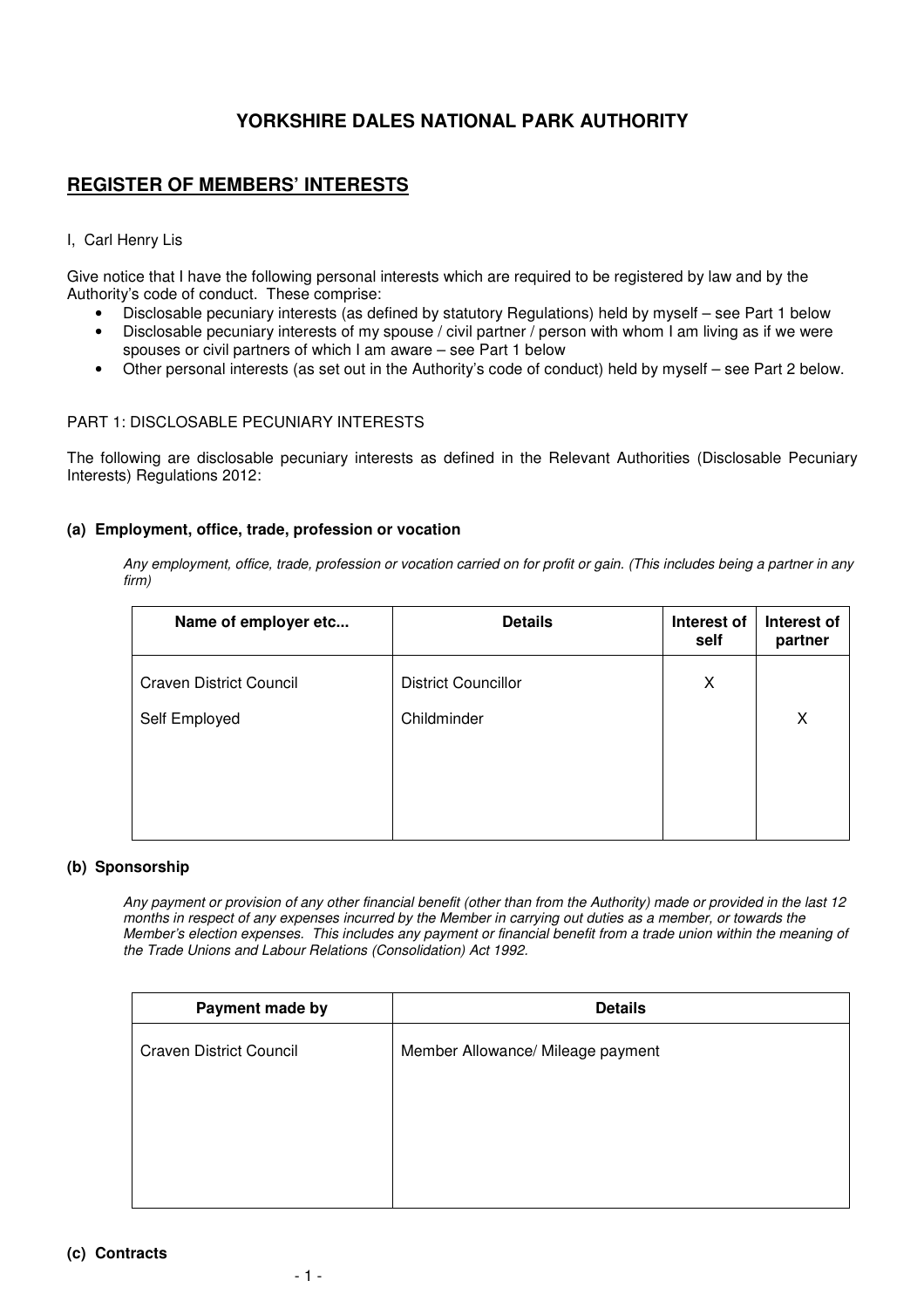*Any contract under which goods or services are to be provided or works are to be executed and which has not been fully discharged which is made between the Authority and* 

- o *the Member and/or*
- o *to the Member's knowledge, by their spouse or civil partner, by a person with whom they are living as husband and wife, or by a person with whom they are living as if they were civil partners and/or*
- o *any body in which any of the above have a beneficial interest*

| Name of contract | <b>Details</b> | Interest of<br>self | Interest of<br>partner |
|------------------|----------------|---------------------|------------------------|
| None             |                |                     |                        |
|                  |                |                     |                        |
|                  |                |                     |                        |
|                  |                |                     |                        |

#### **(d) Land**

*Any beneficial interest in land (not including an easement, servitude, interest or right in or over land which does not carry with it a right to occupy the land or to receive income) which is within the area of the Yorkshire Dales National Park.* 

| Address or description of land | <b>Details</b> | Interest of<br>self | Interest of<br>partner |
|--------------------------------|----------------|---------------------|------------------------|
| None                           |                |                     |                        |
|                                |                |                     |                        |
|                                |                |                     |                        |

#### **(e) Licences**

*Any licence (alone or jointly with others) to occupy land in the area of the Yorkshire Dales National Park for a month or longer.* 

| Address or description of land | <b>Details</b> | Interest of<br>self | Interest of<br>partner |
|--------------------------------|----------------|---------------------|------------------------|
| None                           |                |                     |                        |
|                                |                |                     |                        |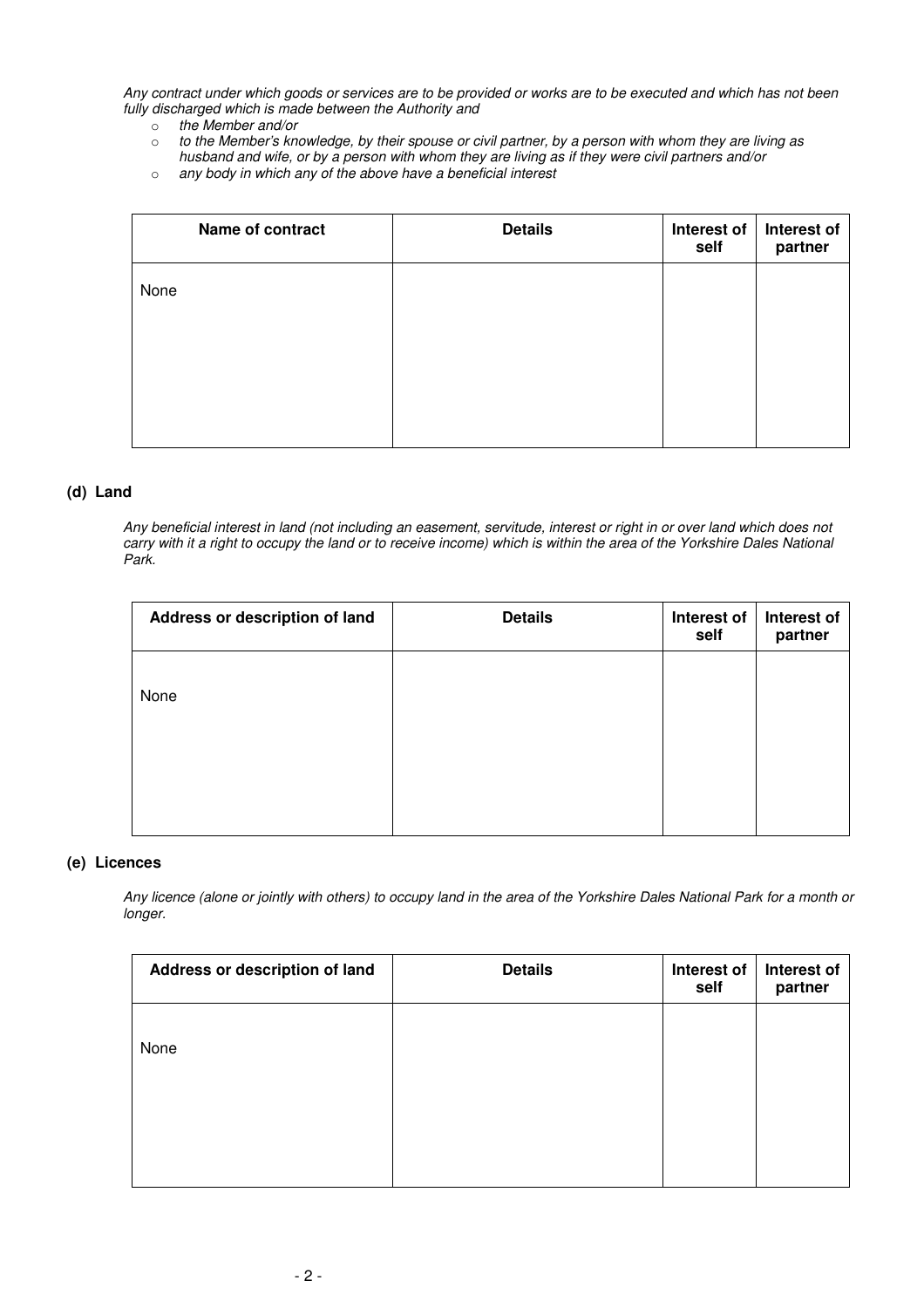## **(f) Corporate tenancies**

*Any tenancy where (to the Member's knowledge) the landlord is the Authority and the tenant is a body in which* 

- o *the Member and/or*
- o *to the Member's knowledge, their spouse or civil partner, a person with whom they are living as husband and wife, or a person with whom they are living as if they were civil partners*

*has a beneficial interest.* 

| Address or description of land | <b>Details</b> | Interest of<br>self | Interest of<br>partner |
|--------------------------------|----------------|---------------------|------------------------|
| None                           |                |                     |                        |
|                                |                |                     |                        |
|                                |                |                     |                        |
|                                |                |                     |                        |

### **(g) Securities**

*Any beneficial interest in securities of a body where that body (to the Member's knowledge) has a place of business or land in the Yorkshire Dales National Park and either:*

- o *The total nominal value of the securities exceeds £25000 or one hundredth of the total issued share capital of that body; or*
- o *If the share capital of that body is of more than one class, the total nominal value of the shares of any one class in which* 
	- *the Member and/or*
	- *to the Member's knowledge, their spouse or civil partner, a person with whom they are living as husband and wife, or a person with whom they are living as if they were civil partners*

*has a beneficial interest exceeds one hundredth of the total issued share capital of that class.* 

| Name of body concerned | <b>Details</b> | Interest of<br>self | Interest of<br>partner |
|------------------------|----------------|---------------------|------------------------|
| None                   |                |                     |                        |
|                        |                |                     |                        |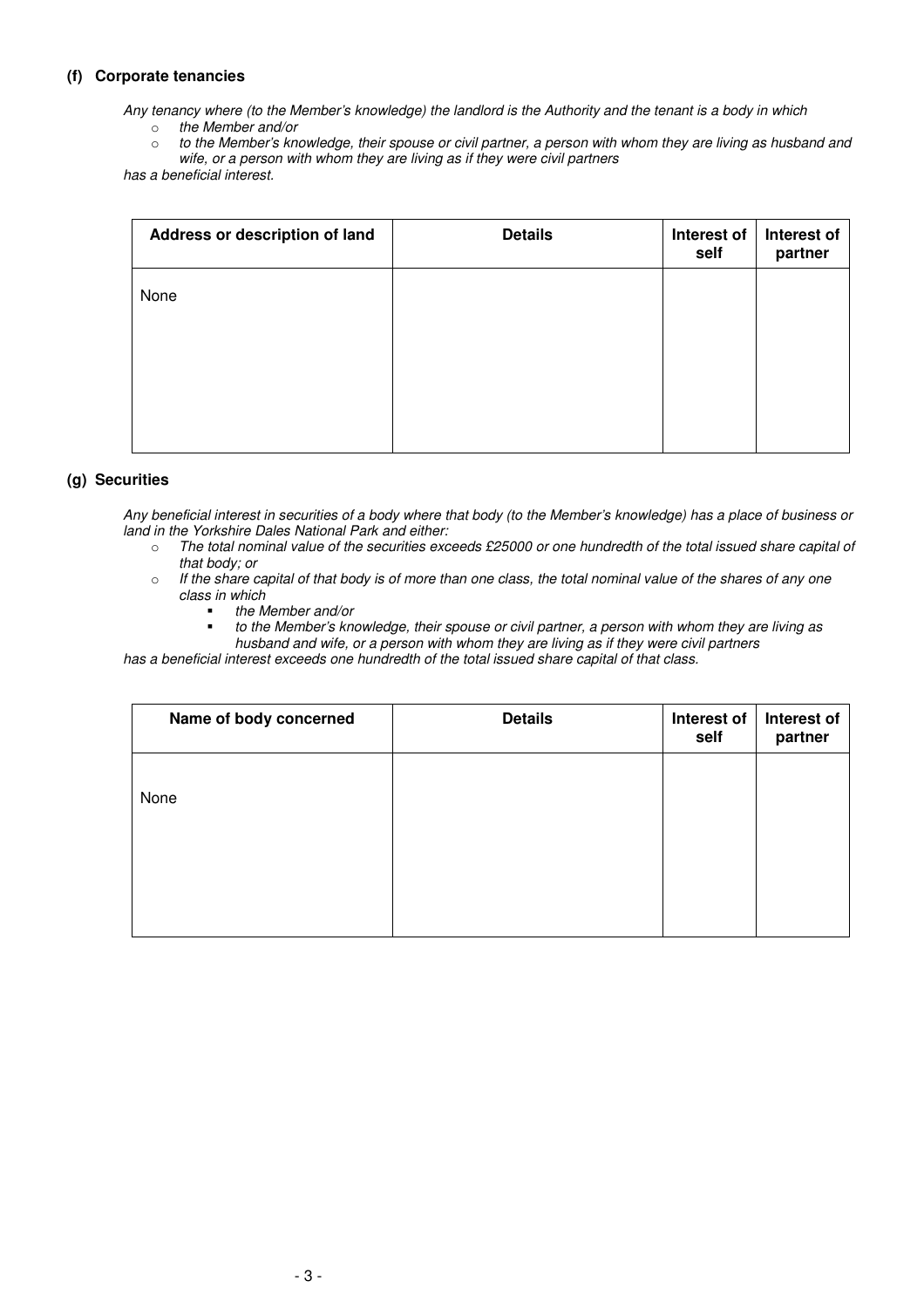### PART 2: OTHER PERSONAL INTERESTS

The following are personal interests as defined in paragraph 11 of the code of conduct of the Yorkshire Dales National Park Authority:

#### **(a) Your membership of any body to which you are appointed by the Authority**

*Please list your membership of any body to which you have been appointed or nominated by the Authority (including Partnerships).* 

| <b>Details</b> |
|----------------|
| Member         |
|                |
|                |
|                |
|                |

#### **(b) Your membership of any public body**

*Please list your membership of any public authority or body exercising functions of a public nature (e.g. District/Borough Councils, Fire Authority, Police Authority and Parish Councils, School Governing Bodies etc).*

| Name of body                   | <b>Details</b> |
|--------------------------------|----------------|
| <b>Craven District Council</b> | Member         |
| Ingleton Parish Council        | Member         |

### **(c) Your membership of any charitable body**

*Please list your membership of, or position of general control or management in, any charity, or other body directed to charitable purposes.* 

| Name of body                          | <b>Details</b> |
|---------------------------------------|----------------|
| <b>Millenium Trust</b>                | Trustee        |
| Ingleton Rural Community Assn         | Chairman       |
| Ingleton Community Centre Mngmt Cttee | Member         |
| Ingleton Football Club                | Chairman       |
| Ingleton Theatre Group                | Chairman       |
|                                       |                |